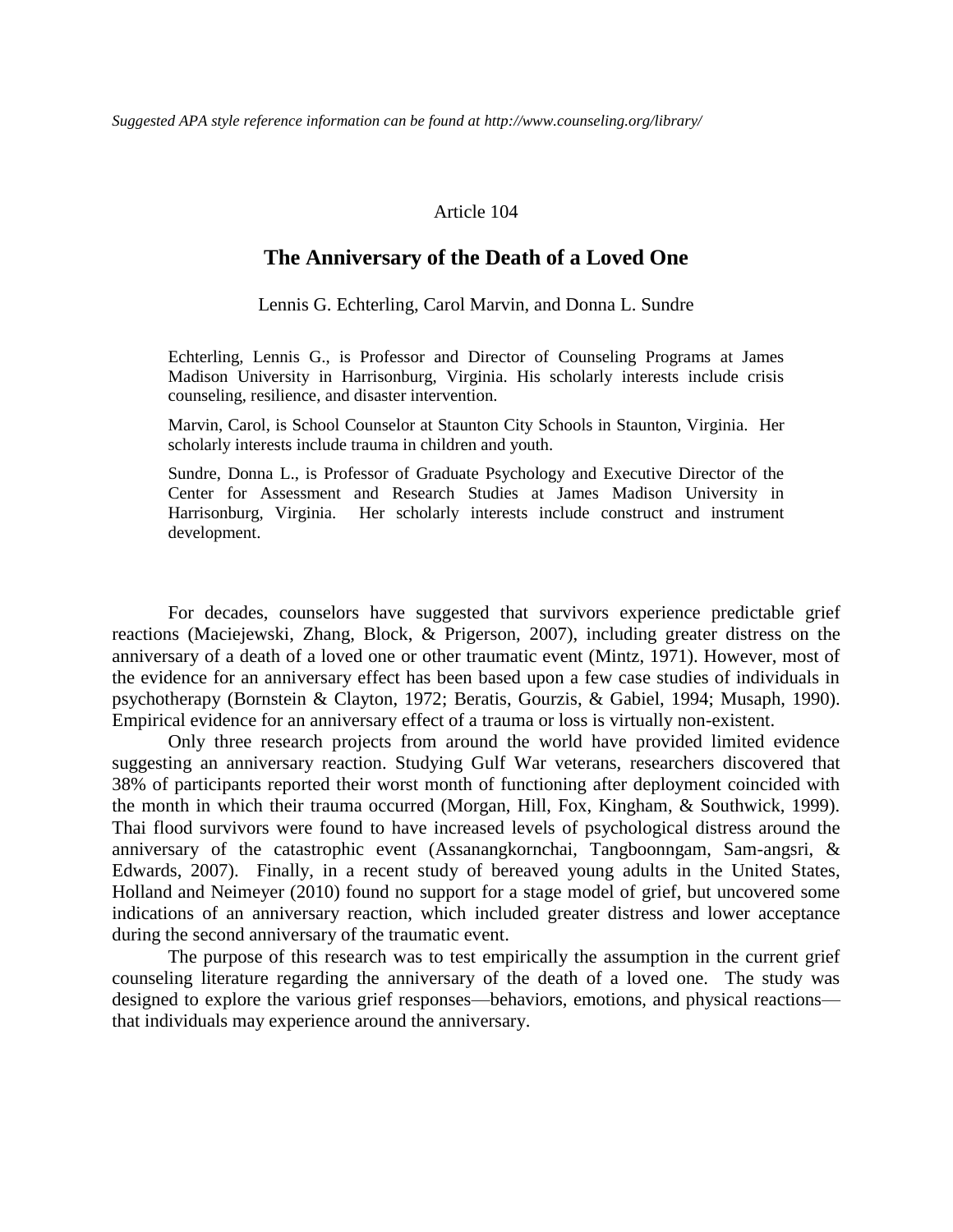# **Method**

The participants in this study were individuals who had experienced the death of a loved one at least one year before the sampling time period. Thirty-three individuals who had received services from the local hospice/bereavement program volunteered to complete a survey regarding their anniversary experiences.

#### **Instrument**

The instrument used was an eight-page survey designed by the researchers to explore the experience of the anniversary of the death of a loved one. The survey requested information regarding the demographic characteristics of the survivor, the deceased's relationship to the survivor, the nature of the death, the months leading up to the anniversary, and five domains of anniversary experience itself (activities, emotions, cognitions, interpersonal interactions, and somatic complaints). Analysis of these data provided a measure of the anniversary effect. Finally, participants were also requested to share their coping strategies and suggestions to others experiencing the loss of a loved one.

# **Sample**

The sample population consisted of 33 participants, 27 of whom were female. Nearly half of the respondents were widowed and over a third were currently married. All were White and ranged from 30 years to 89 years. Many were able to give the exact date the loved one had died and 85% reported being able to recollect the anniversary experience. The largest group of respondents (49%) had lost a spouse and the second largest had lost a child (27%). The most common cause of death was cancer (42%), however, a significant portion of respondents did not specify the cause of death (21%). Over half (61%) of the participants reported that the death was expected.

# **Anniversary Experience**

Most of the participants reported increasing levels of distress for several months leading up to the anniversary of their loss. Over half of the respondents reported that they were usually or almost always preoccupied with the anniversary (57%), made plans for the day (54%), and dreaded its arrival (57%). Almost half were tense (48%) and apprehensive (48%) about the upcoming anniversary.

The biggest changes in behavior at the time of the anniversary were reported increases in reflecting on the event (82%) and crying (70%). Many people also reported talking (61%), praying (51%), and working (34%) more on that day. A significant number of people reported sleeping (39%) and eating less (33%) on or around the anniversary.

The participants also reported increases in grief-related emotions around the time of the anniversary. Over half of the sample noticed an increase in sadness (82%), loneliness (79%), and restlessness (51%). Many also reported feeling more helpless (48%), overwhelmed (45%), exhausted (45%), nervous (42%), and angry (33%). Most of the survivors reported more frequent grief-related thoughts around the anniversary. Survivors experienced an increase in the number of memories (91%) and flashbacks (69%), while also reporting greater difficulty concentrating (51%), more unwanted thoughts (48%), and more dreams (30%) about the death. Many people reported spending more time with their family (42%), friends (33%), and fellow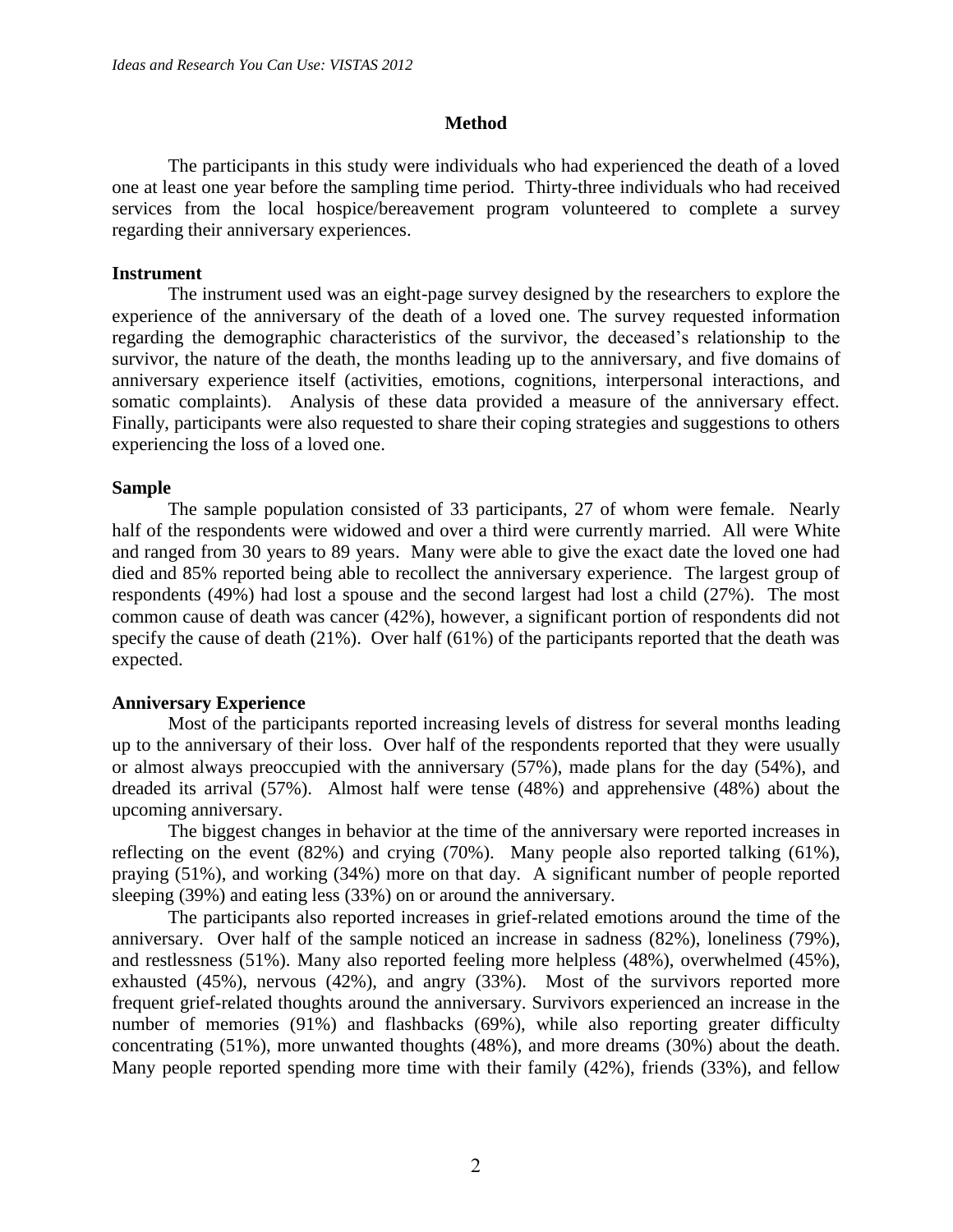members of their faith-based group (30%) around the anniversary. However, a significant number reported spending less time with a support or counseling group (27%).

In contrast to the numerous reported changes in behavior, affect, cognitions and interpersonal relations, most of the sample responded that there was no change in how they felt physically on or around the anniversary. Respondents reported only one somatic symptom, which was an increase in headaches (30%).

Overall, evidence of the anniversary effect was found in all the five domains—activities, emotions, cognitions, interpersonal interactions, and somatic complaints—that were evaluated in this study. Although evidence of the anniversary effect was stronger in some domains, particularly in the survivors' thoughts, feelings and behaviors, it nonetheless impacted at least one component of each domain.

#### **Discussion**

# **Limitations**

There are several limitations to this study. The first limitation concerns the gender of the participants. Very few males agreed to take part in the study. One reason for this situation may have been that males may be less likely to complete and return surveys that ask them to respond to personal questions. Also, males typically are less likely than women to talk about their emotions or to join support groups.

Another limitation concerns the age of the study's sample. Of those who volunteered to participate, no one was under the age of 30. Since studies of the grieving process have demonstrated that there are developmental differences based on age (Webb, 2010), the current study's results may not apply to younger survivors.

Three additional limitations related to other demographic characteristics are evident. First, all participants were White. People from different ethnic populations may differ in their grief reactions based on their culture. Additionally, at the time of the death the participants were all living in a rural area. It is unknown if the reactions would be the same if the subjects were from a large city or an urban area. Further, all of them participated in a Hospice program. People who are willing to participate in a Hospice program may differ in their grief reactions from those who do not. Consequently, generalizability of the results to other populations, such as African American, urban, and those not involved in grief services, is uncertain. Keeping these limitations in mind, the results of this study nevertheless make a contribution to the grief research literature by providing empirical data regarding the anniversary effect.

# **Anniversary Effect**

These results are consistent with the anticipatory bereavement model proposed by Chow (2010), who suggested that the expectation alone can intensify the distress. This study examined the participant's anticipation of the event several months before the anniversary took place and found that over half of the respondents reported feeling apprehension, experiencing dread, and planning for the event. One respondent acknowledged, "Sometimes the actual day can be somewhat of a let down because you expect all of these emotions, and when the day comes, the emotions aren't there! I think it is because you experienced it all before the day." Many people commented that the months leading up to the anniversary were actually much worse than the day itself. As one person wrote, "Preparing for the anniversary was worse than the anniversary itself."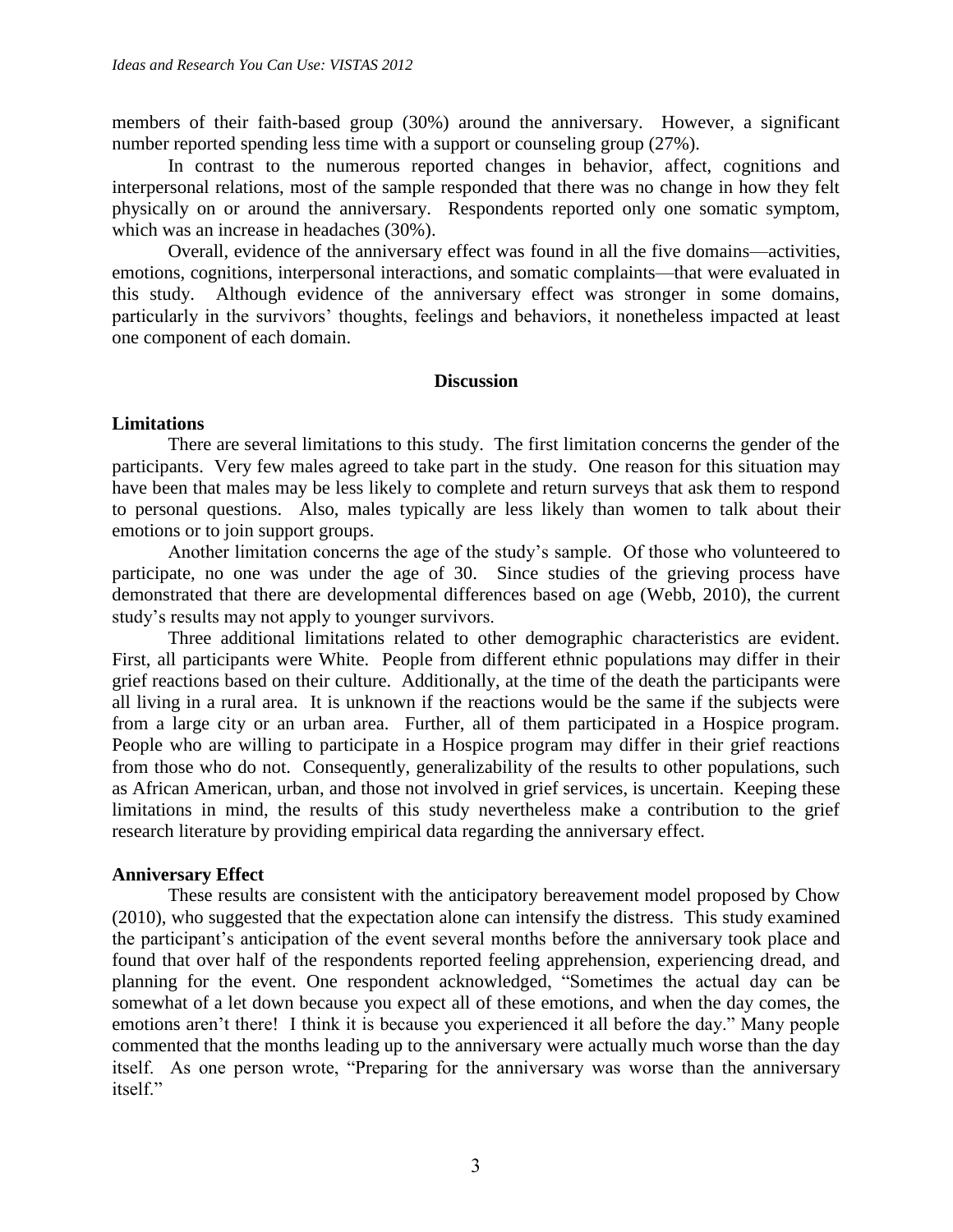Although the anticipation involved significant anguish, most participants reported many distressing changes in their thoughts, feelings and behavior around the time of the anniversary. Respondents reported talking, crying, and working more during this time. One widow described the anniversary as a day when you "remember, reflect, cry, talk about the person, laugh about funny things you did together."

Many reported feeling more lonely, sad, and helpless around the anniversary. "At first," reported one survivor, "I would want to share some news with my husband that I had heard. As time went on it was easier to deal with this feeling." Many stated they were prepared to have these emotions, but they were surprised to feel overwhelmed and exhausted. As one participant put it, "My sorrows and remembrances catches (sic.) me at odd moments." Another said, "I face each anniversary realizing my loss will once again overwhelm me, but I also know he would want me to be strong in my faith."

Cognitive experiences related to the anniversary experience included more memories, dreams, unwanted thoughts, and difficulty concentrating. Many respondents reported dealing with this by visiting the cemetery on the anniversary, placing flowers in the church, or putting memorials in the newspaper. A few also reported wanting to do something meaningful, but could not find the energy to do it.

Several clinicians have pointed to somatic symptomology as evidence of an anniversary effect (Hull, Lane, & Gibbons, 1993). The results of the present study are not consistent with this earlier observation of a powerful somatic reaction to the anniversary. Although participants reported an increase in the number of headaches around the anniversary, no other somatic complaints were reported. The contrast in results between this study and earlier research may be due to the differences in methodology. The previous researchers were from a medical background and were trained to look for physical symptoms attributable to stress reactions. In addition, the participants used in the earlier study underwent a physical examination. The present study relied only on self-report of general physical complaints, such as headaches, stomachaches, and heart pains. A comprehensive medical examination may have uncovered more physiological reactions.

The changes in interpersonal interactions indicate that relationships during this time were especially helpful in reducing the impact of the anniversary effect. One participant stated that it was "very important to build relationships with new people. I found people that have been through [the] same experiences to be very helpful." Another participant said, "I think if I wouldn't have had my friends, husband [and] the strength God gave me, I would not have been able to deal with my loss."

# **Implications for Counselors**

Questions at the conclusion of the survey requested participants to share what they found helpful, describe activities they participated in to commemorate the anniversary, and offer suggestions they might give to others who are experiencing the same event. The subjects responded with great detail, explaining what they did, offering what was helpful, and vividly pouring out their emotions. They also expressed gratitude for this survey because its content provided affirmation of their anniversary experience and provided them with an opportunity to share it with others. Based on these comments, several implications for counselors have been developed.

The first, and perhaps most crucial, implication for grief counselors and support group facilitators is that they must begin early to prepare survivors for the anniversary of a death. With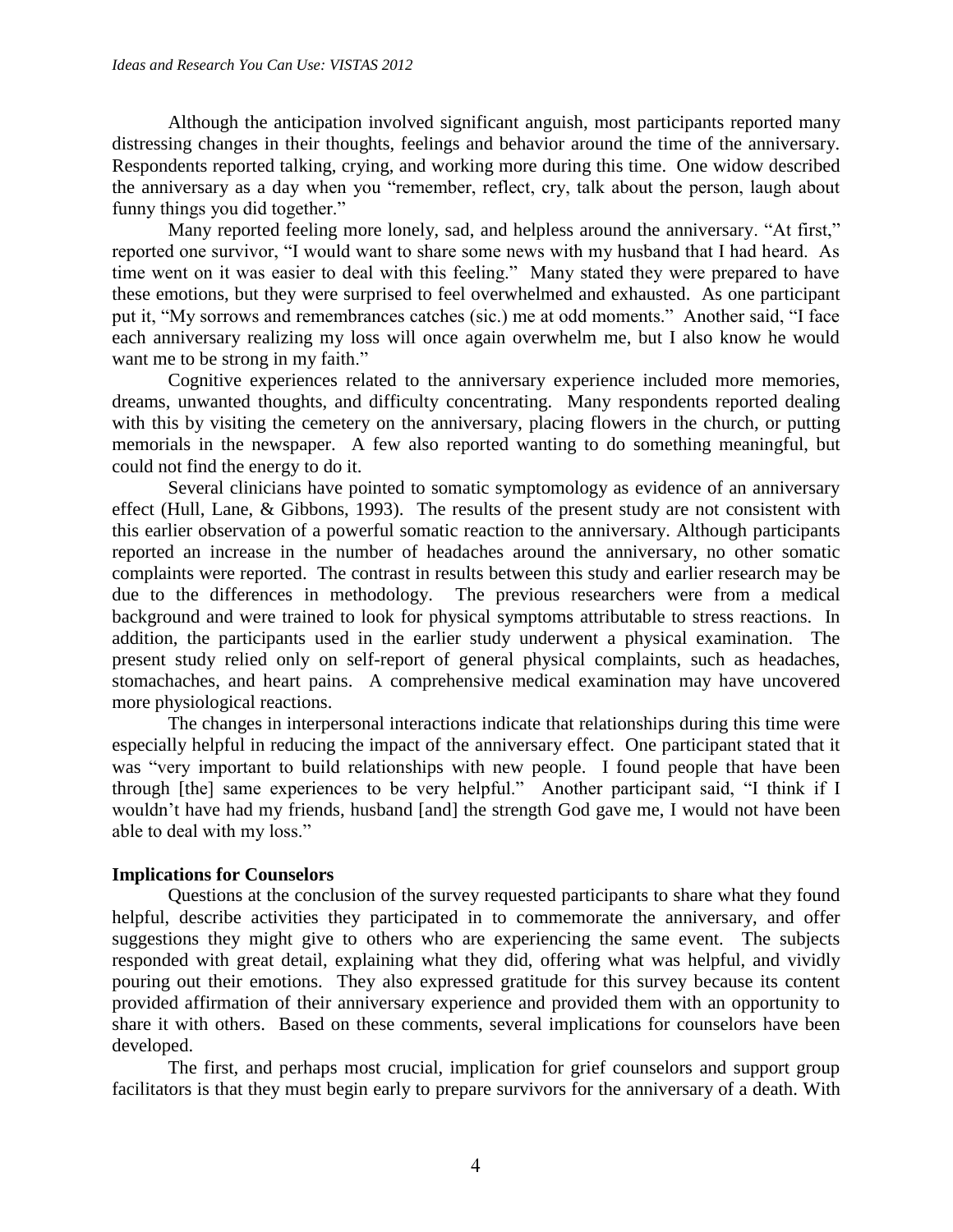about half of the survivors feeling tense and apprehensive, dreading the arrival of the day, and being preoccupied with the anniversary, it is essential that grief counselors begin early to prepare survivors for this experience. Counselors can engage both individuals and families in creative interventions that promote social support, meaning-making, emotional regulation and adaptive coping (Echterling & Stewart, 2008).

Second, the anniversary effect needs to be normalized. The educational content of grief support groups can acknowledge that the majority of survivors are likely to engage in more reflecting, crying, talking, and praying, while sleeping and eating less, around the anniversary. Survivors are also apt to feel particularly lonely, sad, and restless during this time. Such information can alleviate the common concerns of people that what they are experiencing is abnormal or unusual.

Many friends and relatives may encourage survivors to put the past behind them and to move on with their lives. To counter these misguided attempts to be helpful, counselors can give survivors permission to reflect more on the past as the time of an anniversary approaches. One survivor explained, "When you lose your mate, who was also your dearest friend, you miss them every day. When I hear news about someone we both know, I want to tell him….Then reality hits. After you get through the numbness of the first six months, you suddenly realize that this is what it is for the rest of your life....That is when I shed tears more freely." When survivors welcome and cherish these memories during the anniversary, they are engaging in the normal, natural bereavement process. Counselors should encourage others, such as friends and family members, to offer understanding, emotional support and practical assistance as the survivor faces the anniversary (Echterling, Presbury, & McKee, 2005). One survivor suggested, "Don't try to handle all of it by yourself—let others help you through this time."

In spite of the fact that they were experiencing greater grief reactions during the time of the anniversary, over a fourth of this study's participants reported spending significantly less time seeing a counselor or attending a grief support group. One reason for failing to connect with these services during this crucial time could be due to social expectations that bereavement is a short-term process. For example, the *DSM-IV-TR* (American Psychiatric Association, 2000) stated that normal bereavement takes approximately 2 months for the majority of the population. It is the counselor's responsibility to advocate, through public education and outreach, for survivors as they experience the many complex and long-term challenges of the grieving process, including the anniversary of the death. In community education programs and public announcements in the media, counselors can remind survivors that they do not have to carry their burdens alone.

# **Questions for Further Research**

Given the many deaths of members of the U.S. armed services and the lethality of natural disasters, further research needs to be conducted to explore possible gender, cultural, situational, and developmental differences in the anniversary reaction. Additionally, research should be done with populations from suburban and metropolitan areas. Future studies could also explore how the dynamics of the anniversary effect may differ on each subsequent year. Such findings would provide counselors with helpful guidelines for designing and timing their interventions to enhance the well-being of survivors.